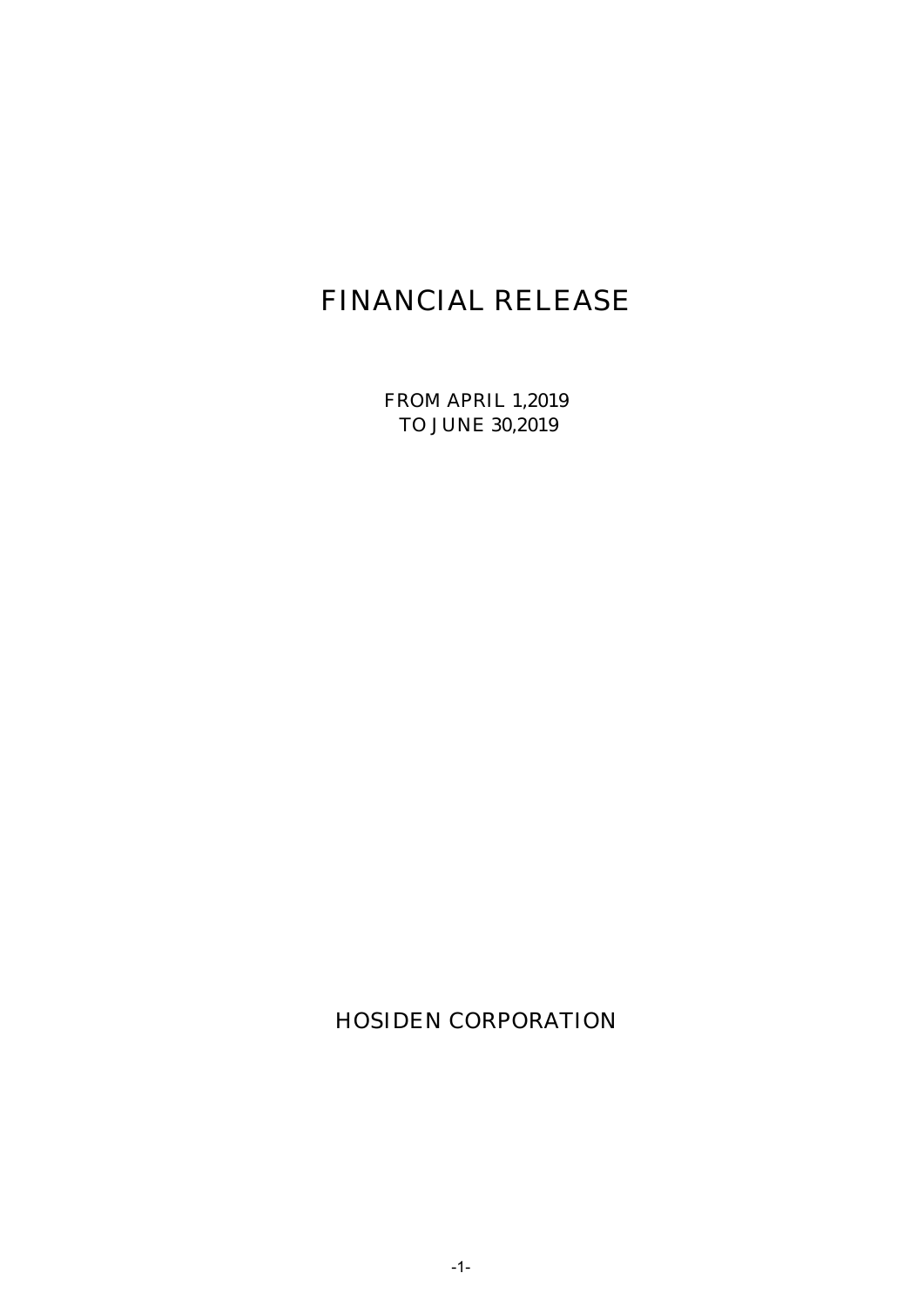#### 1. Consolidated Results For The Three Months Ended June.30, 2019

#### (1)Consolidated Operating Results(Three months ended June.30 ,2019)

| (193, 198). (1)Consolidated Operating Results (Three months ended June. 30, 2019) |                                             |        |                        |         |                   | Percentages indicate year - on - year changes |                 |        |  |
|-----------------------------------------------------------------------------------|---------------------------------------------|--------|------------------------|---------|-------------------|-----------------------------------------------|-----------------|--------|--|
|                                                                                   | <b>Net Sales</b><br><b>Operating Income</b> |        | <b>Ordinary Income</b> |         |                   | Profit attributable to<br>owners of parent    |                 |        |  |
|                                                                                   | Millions of yen                             |        | % Millions of yen      |         | % Millions of yen | %                                             | Millions of yen | %      |  |
| Three months ended June.30,2019                                                   | 33.938                                      | (44.9) | 1.450                  | (35.3)  | 865               | (80.6)                                        | 864             | (74.8) |  |
| Three months ended June.30.2018                                                   | 61.609                                      | 10.0   | 2.241                  | $1.2\,$ | 4.458             | 95.8                                          | 3.437           | 85.5   |  |

|                                 | Net Income | <b>Diluted Net</b>      |
|---------------------------------|------------|-------------------------|
|                                 | Per Share  | <b>Income Per Share</b> |
|                                 | Yen        | Yen                     |
| Three months ended June.30,2019 | 14.79      | 13.75                   |
| Three months ended June.30,2018 | 57.81      | 54.02                   |

#### (2)Consolidated Financial Position(As of June.30,2019 and as of March.31,2019)

|                      | <b>Total Assets</b> | <b>Net Assets</b>      | <b>Shareholders' Equity Ratio</b> |
|----------------------|---------------------|------------------------|-----------------------------------|
|                      | Millions of yen     | <b>Millions of yen</b> | %                                 |
| As of June. 30, 2019 | 142.995             | 93,513                 | 65.4                              |
| As of March.31,2019  | 133.470             | 94,113                 | 70.5                              |

#### 2.Dividends(Years ended March.31,2019 and the year ending March.31,2020)

|                 | Dividends per Share(Yen) |             |                          |          |        |  |  |  |
|-----------------|--------------------------|-------------|--------------------------|----------|--------|--|--|--|
|                 | 1st quarter              | 2nd quarter | 3rd quarter              | Year-end | Annual |  |  |  |
|                 | Yen                      | Yen         | Yen                      | Yen      | Yen    |  |  |  |
| 2019            | $\overline{\phantom{a}}$ | 10.00       | $\overline{\phantom{a}}$ | 15.00    | 25.00  |  |  |  |
| 2020            | $\overline{\phantom{0}}$ |             |                          |          |        |  |  |  |
| 2020(Projected) |                          | 10.00       | $\overline{\phantom{0}}$ | 10.00    | 20.00  |  |  |  |

#### 3.Consolidated Forecasts for the six months ending September.30,2019 and the year ending March.31,2020

|                                            |                  |        |                         |        |                        |        |                                            |        | Percentages indicate year - on - year changes |
|--------------------------------------------|------------------|--------|-------------------------|--------|------------------------|--------|--------------------------------------------|--------|-----------------------------------------------|
|                                            | <b>Net Sales</b> |        | <b>Operating Income</b> |        | <b>Ordinary Income</b> |        | Profit attributable to<br>owners of parent |        | <b>Net Income Per Share</b>                   |
|                                            | Millions of ven  | %      | Millions of ven         | $\%$   | Millions of ven        | %      | Millions of ven                            | %      | Yen                                           |
| <b>Six months ending September.30,2019</b> | 95,000           | (30.1) | 3,000                   | (47.5) | 3,000                  | (67.2) | 2,200                                      | (68.5) | 37.64                                         |
| Year ending March.31,2020                  | 245.000          | 5.0    | 8,000                   | (30.2) | 8,000                  | (40.1) | 6,000                                      | (44.0) | 102.64                                        |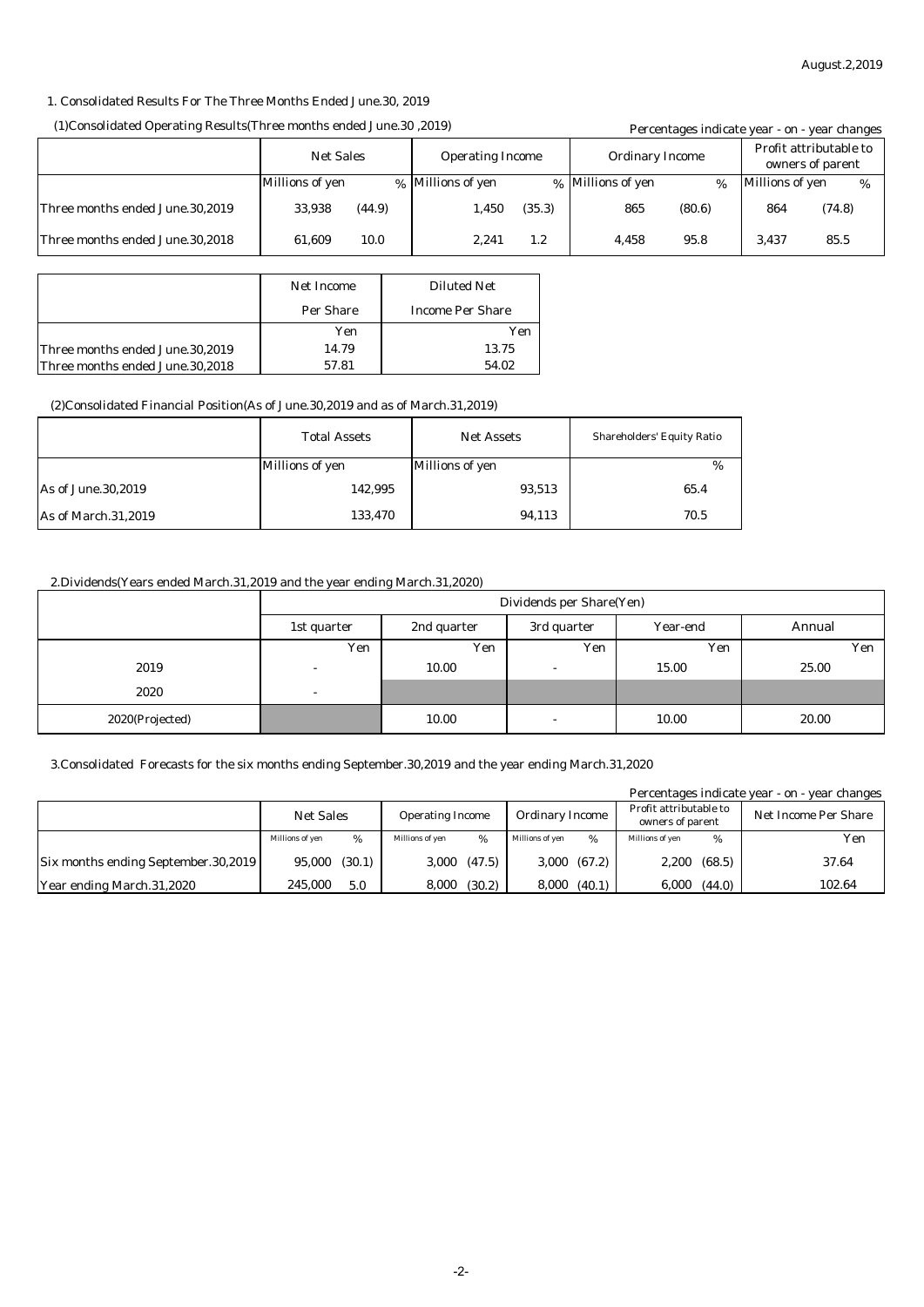## CONSOLIDATED BALANCE SHEET

| <b>ASSETS</b>                                     |                     |                    |
|---------------------------------------------------|---------------------|--------------------|
| <b>ACCOUNT ITEMS</b>                              | As of March.31,2019 | As of June.30,2019 |
| <b>Current assets</b>                             |                     |                    |
| 1. Cash and deposits                              | 53,863              | 55,652             |
| 2. Notes receivable and accounts receivable-trade | 21,687              | 23,648             |
| 3. Short-term investment securities               | 16,300              | 14,200             |
| 4. Inventories                                    | 17,387              | 23,143             |
| 5. Other current assets                           | 3,637               | 4,673              |
| 6. Allowance for doubtful receivables             | (25)                | (26)               |
| <b>Total of current assets</b>                    | 112,851             | 121,293            |
| <b>Fixed assets</b>                               |                     |                    |
| Property, plant and equipment                     | 14,260              | 16,035             |
| <b>Intangible assets</b>                          | 367                 | 350                |
| <b>Investments and other assets</b>               |                     |                    |
| 1. Investment securities                          | 4,390               | 3,726              |
| 2. Other investments                              | 2,010               | 1,880              |
| Allowance for doubtful receivables                | (410)               | (290)              |
| Total of investments and other assets             | 5,991               | 5,316              |
| <b>Total of fixed assets</b>                      | 20,619              | 21,702             |
| <b>Total assets</b>                               | 133,470             | 142,995            |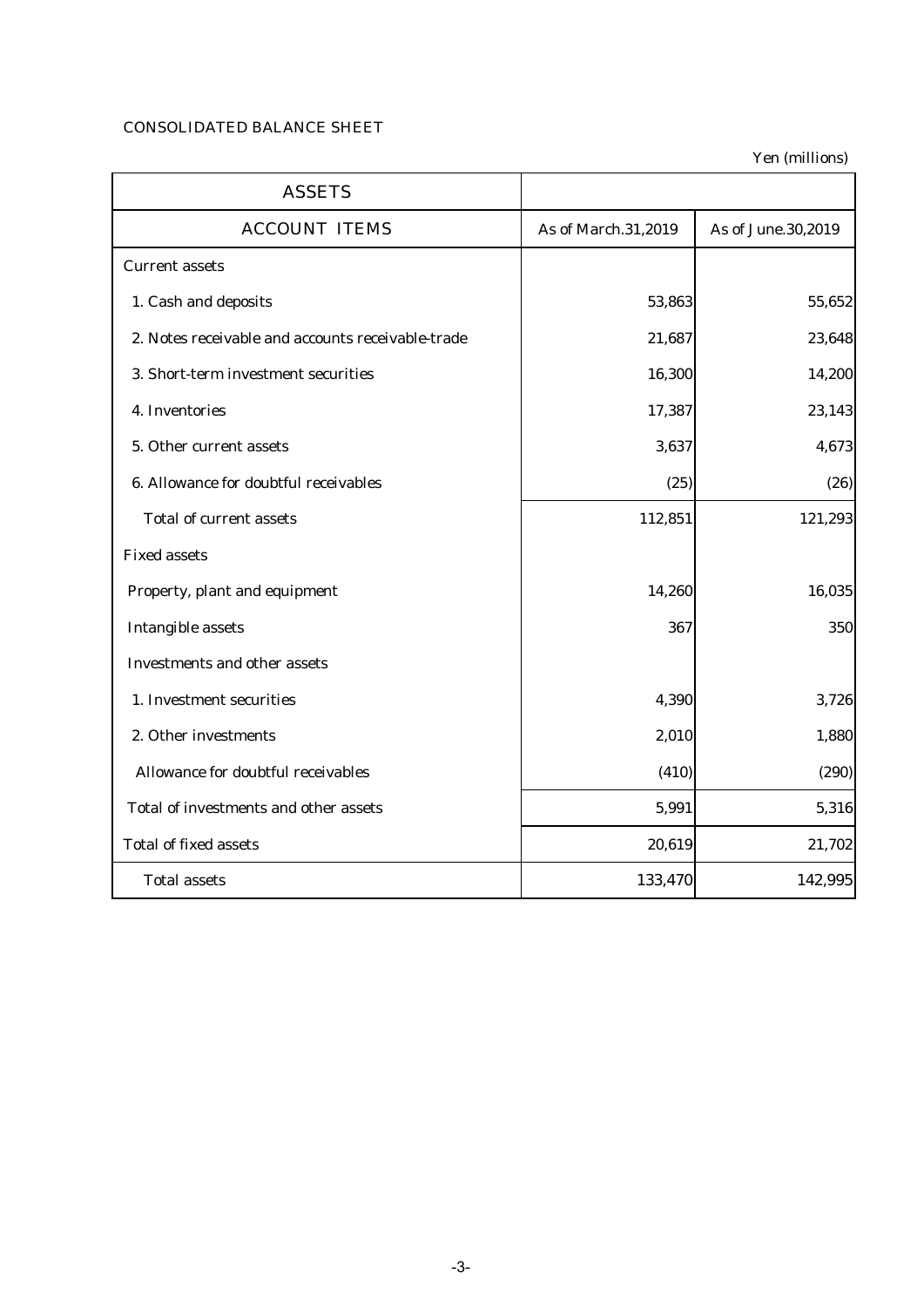| <b>LIABILITIES</b>                                                   |                     |                    |
|----------------------------------------------------------------------|---------------------|--------------------|
| <b>ACCOUNT ITEMS</b>                                                 | As of March.31,2019 | As of June.30,2019 |
| <b>Current liabilities</b>                                           |                     |                    |
| 1. Notes payable and accounts payable-trade                          | 14,168              | 23,666             |
| 2. Short-term debt                                                   | 2,768               | 2,768              |
| 3. Income tax payable                                                | 1,837               | 928                |
| 4. Other current liabilities                                         | 4,271               | 5,451              |
| <b>Total of current liabilities</b>                                  | 23,046              | 32,814             |
| Long-term liabilities                                                |                     |                    |
| 1. Convertible bond-type bonds with<br>subscription rights to shares | 10,116              | 10,110             |
| 2. Retirement allowance                                              | 4,332               | 4,335              |
| 3. Other long-term liabilities                                       | 1,862               | 2,221              |
| <b>Total of long-term liabilities</b>                                | 16,310              | 16,668             |
| <b>Total liabilities</b>                                             | 39,357              | 49,482             |
| <b>SHAREHOLDERS' EQUITY</b>                                          |                     |                    |
| Owner's equity                                                       |                     |                    |
| 1. Common stock                                                      | 13,660              | 13,660             |
| 2. Additional paid-in capital                                        | 19,596              | 19,596             |
| 3. Retained earnings                                                 | 69,881              | 69,807             |
| 4. Treasury stock                                                    | (8,660)             | (8,660)            |
| Total of owner's equity                                              | 94,477              | 94,403             |
| Accumulated other comprehensive income                               |                     |                    |
| 1. Unrealized gains on other securities                              | 1,950               | 1,701              |
| 2. Foreign currency translation adjustments                          | (2,548)             | (2, 809)           |
| 3. Remeasurements of defined benefit plans                           | 232                 | 217                |
| Total of accumulated other comprehensive income(loss)                | (364)               | (890)              |
| Total shareholders' equity                                           | 94,113              | 93,513             |
| Total liabilities and shareholders' equity                           | 133,470             | 142,995            |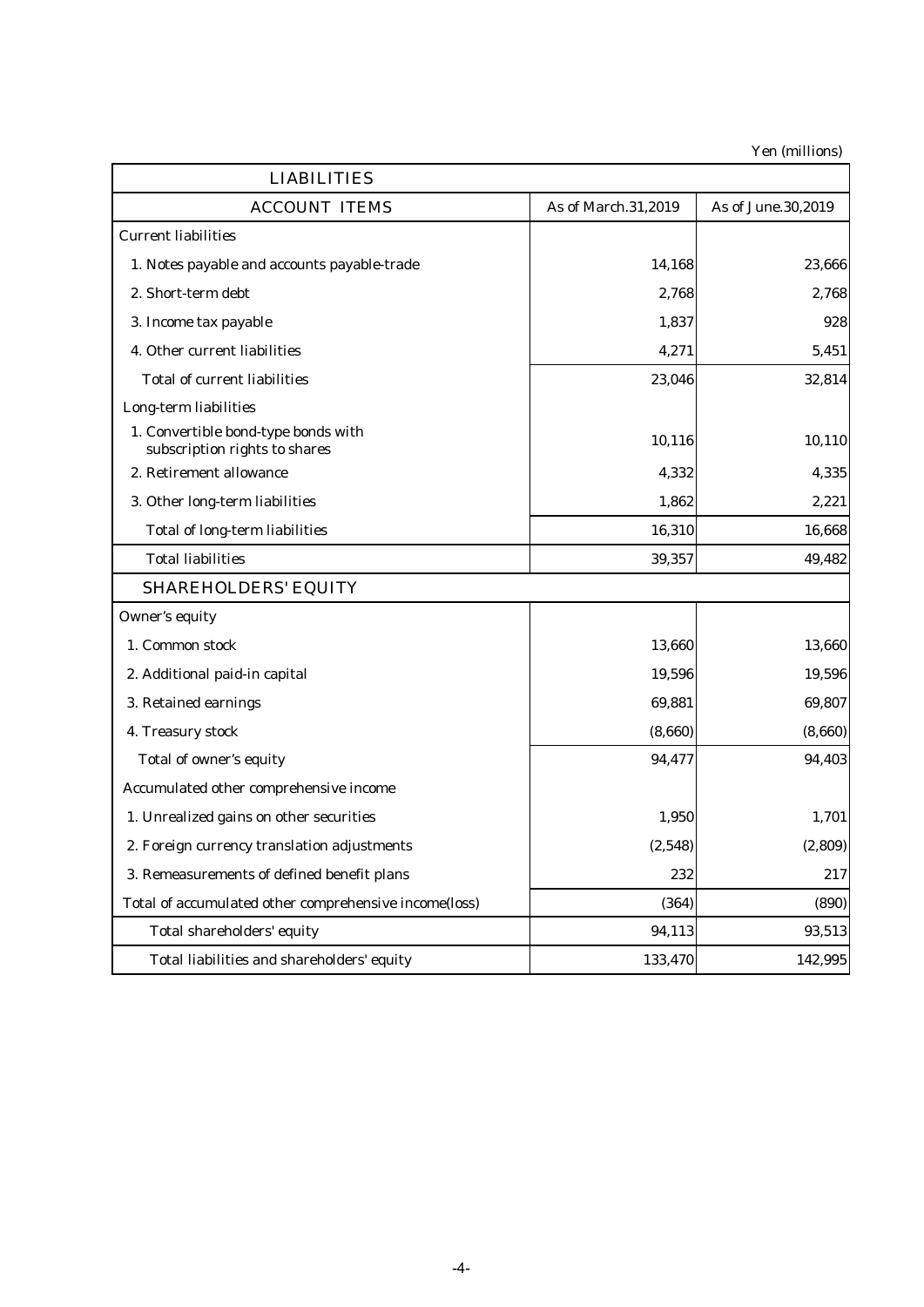### CONSOLIDATED STATEMENT OF INCOME

| <b>ACCOUNT ITEMS</b>                             | Three months ended<br>June.30,2018 | Three months ended<br>June.30,2019 |
|--------------------------------------------------|------------------------------------|------------------------------------|
| Net sales                                        | 61,609                             | 33,938                             |
| Cost of sales                                    | 56,623                             | 30,011                             |
| Gross profit                                     | 4,985                              | 3,927                              |
| Selling, general and administrative expenses     | 2,744                              | 2,477                              |
| <b>Operating income</b>                          | 2,241                              | 1,450                              |
| Non-operating income                             | 2,252                              | 125                                |
| 1. Interest income                               | 25                                 | 48                                 |
| 2. Dividends received                            | 44                                 | 50                                 |
| 3. Exchange gain                                 | 2,170                              |                                    |
| 4. Other                                         | 10                                 | 25                                 |
| Non-operating expenses                           | (35)                               | (709)                              |
| 1. Interest expenses                             | (29)                               | (36)                               |
| 2. Exchange loss                                 |                                    | (660)                              |
| 3. Other                                         | (6)                                | (12)                               |
| <b>Ordinary income</b>                           | 4,458                              | 865                                |
| <b>Extraordinary income</b>                      | 240                                | 340                                |
| 1. Gains on sales of fixed assets                |                                    | $\bf{0}$                           |
| 2. Gains on sales of investment securities       |                                    | 313                                |
| 3. Gains on liquidation of subsidiaries          | 240                                |                                    |
| <b>Extraordinary loss</b>                        | (0)                                | (15)                               |
| 1. Loss on disposal and sales of fixed assets    | (0)                                | (15)                               |
| Income before income taxes                       | 4,699                              | 1,163                              |
| <b>Income taxes</b>                              | 1,261                              | 298                                |
| 1. Current income taxes                          | 626                                | 29                                 |
| 2. Deferred income taxes                         | 635                                | 269                                |
| Net income                                       | 3,437                              | 864                                |
| Profit attributable to non-controlling interests |                                    |                                    |
| Profit attributable to owners of parent          | 3,437                              | 864                                |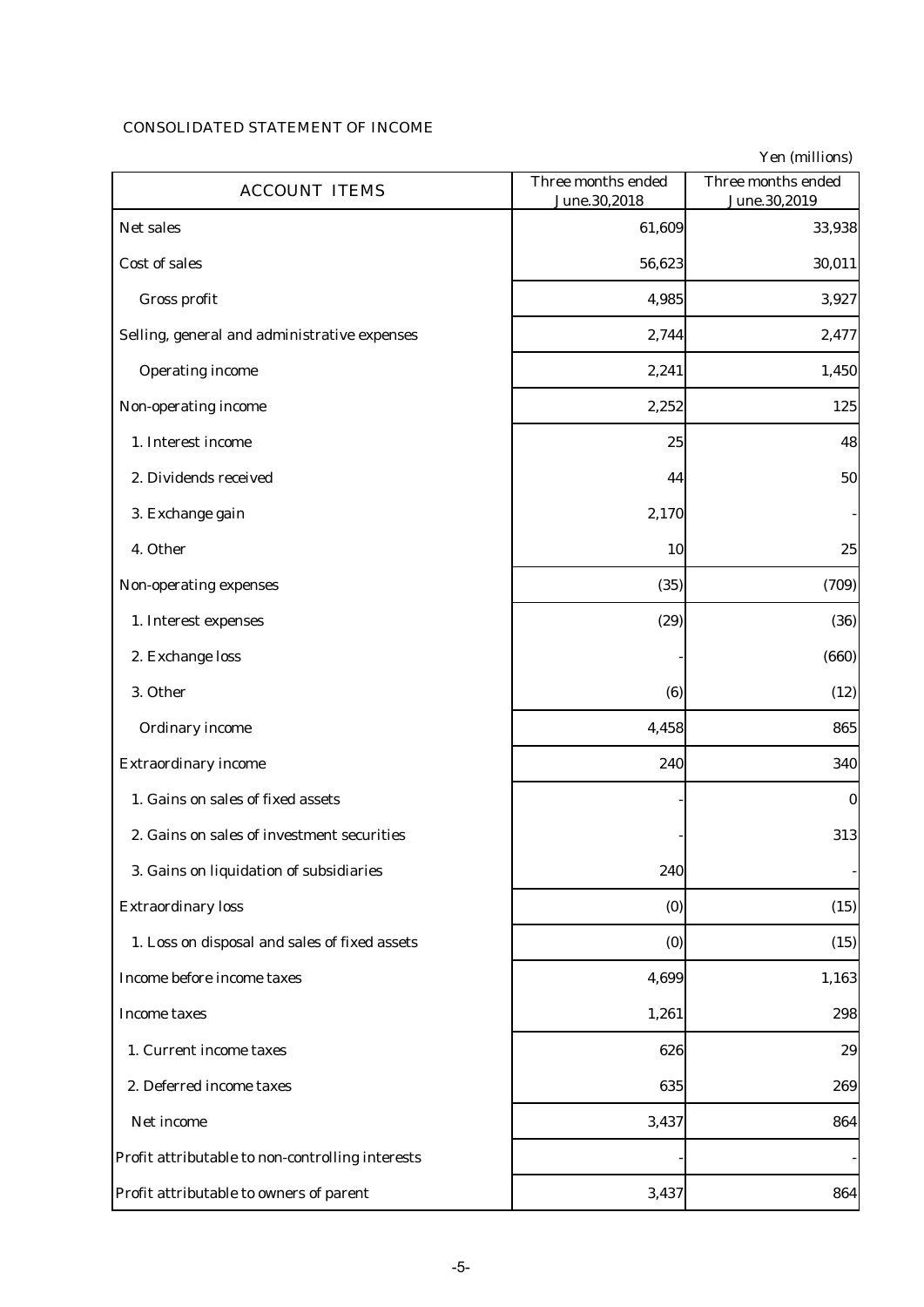| <b>CONSOLIDATED STATEMENT OF COMPREHENSIVE INCOME</b> |  |
|-------------------------------------------------------|--|
|-------------------------------------------------------|--|

|                                                                                                                               |                                    | Yen (millions)                     |
|-------------------------------------------------------------------------------------------------------------------------------|------------------------------------|------------------------------------|
| <b>ACCOUNT ITEMS</b>                                                                                                          | Three months ended<br>June.30,2018 | Three months ended<br>June.30,2019 |
| Net income                                                                                                                    | 3,437                              | 864                                |
| Other comprehensive income                                                                                                    |                                    |                                    |
| Net unrealized holding gains on securities                                                                                    | 251                                | (249)                              |
| Foreign currency translation adjustments                                                                                      | (834)                              | (261)                              |
| Remeasurements of defined benefit plans                                                                                       | (26)                               | (15)                               |
| Total other comprehensive income                                                                                              | (609)                              | (525)                              |
| Comprehensive income                                                                                                          | 2,827                              | 338                                |
| Comprehensive income attributable to                                                                                          |                                    |                                    |
| Comprehensive income attributable to<br>owners of parent<br>Comprehensive income attributable to<br>non-controlling interests | 2,827                              | 338                                |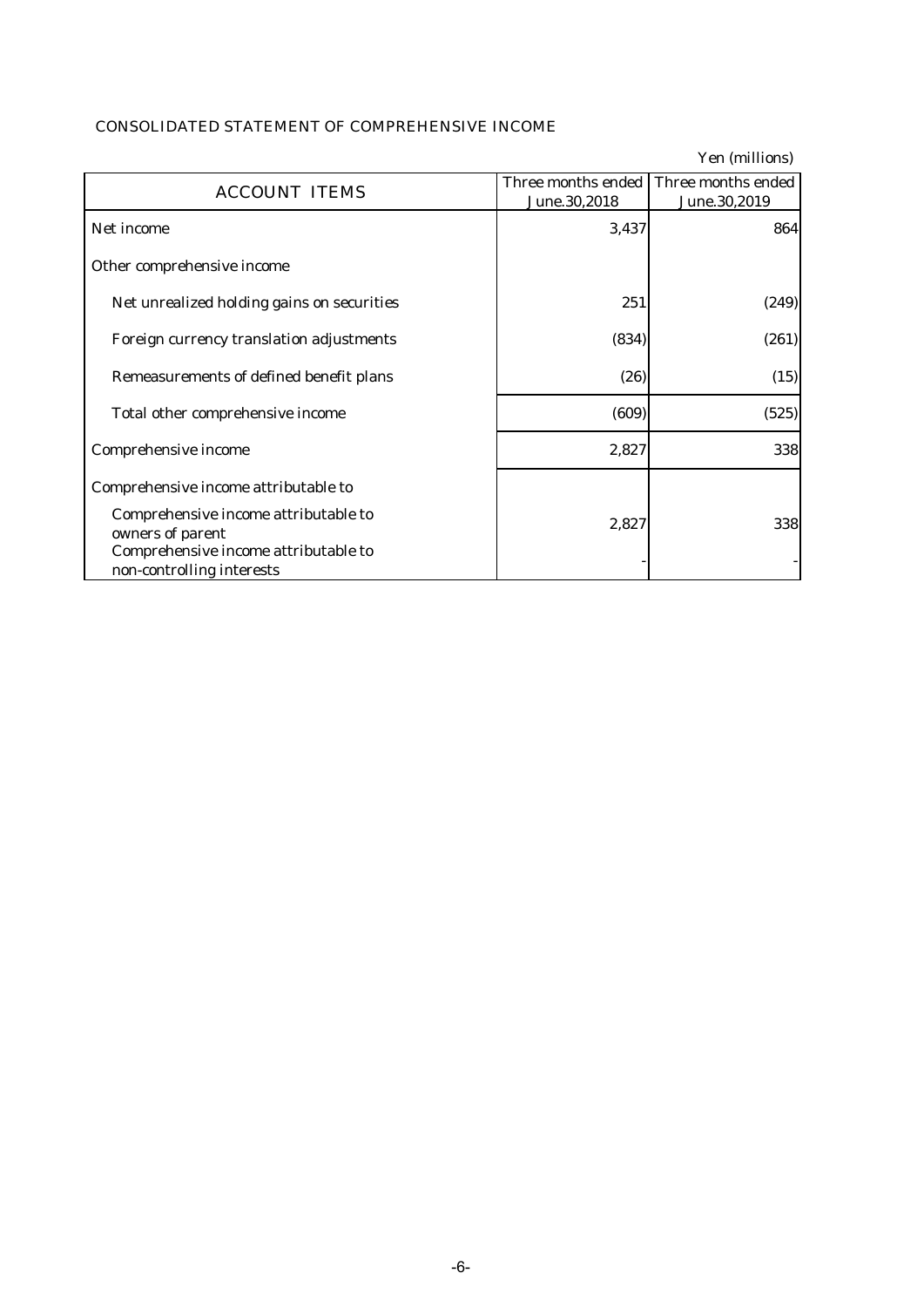# CONSOLIDATED STATEMENTS OF CASH FLOWS Yen (millions)

| <b>ACCOUNT ITEMS</b>                                               | Three months ended<br>June.30,2018 | Three months ended<br>June.30,2019 |
|--------------------------------------------------------------------|------------------------------------|------------------------------------|
| <b>Operating activities</b>                                        |                                    |                                    |
| 1. Profit before income taxes                                      | 4,699                              | 1,163                              |
| 2. Depreciation                                                    | 708                                | 649                                |
| 3. Decrease(Increase) in notes and accounts receivables - trade    | (3, 391)                           | (2, 305)                           |
| 4. Decrease(Increase) in inventories                               | (13, 862)                          | (6,076)                            |
| 5. Decrease(Increase) in accounts receivables from sub-contractors | (489)                              | (267)                              |
| 6. Increase(Decrease) in notes and accounts payable-trade          | 18,420                             | 10,131                             |
| 7. Other net                                                       | 374                                | (959)                              |
| Sub-total                                                          | 6,458                              | 2,335                              |
| 8. Interest and dividends - received                               | 66                                 | 90                                 |
| 9. Interest - paid                                                 | (27)                               | (35)                               |
| 10. Income taxes- paid                                             | (1, 110)                           | (1, 276)                           |
| 11. Income taxes-refunded                                          | 23                                 |                                    |
| Net cash provided by operating activities                          | 5,411                              | 1,113                              |
| <b>Investing activities</b>                                        |                                    |                                    |
| 1. Decrease(Increase) from deposits                                | 100                                | 90                                 |
| 2. Capital expenditures                                            | (1, 163)                           | (1,056)                            |
| 3. Gains on sales of investment securities                         |                                    | 621                                |
| 4. Other<br>net                                                    | 64                                 | 462                                |
| Net cash used in investing activities                              | (998)                              | 118                                |
| <b>Financing activities</b>                                        |                                    |                                    |
| 1. Increase(Decrease) in short-term debt                           | (307)                              | 71                                 |
| 2. Purchases of treasury stock                                     |                                    | (0)                                |
| 3. Dividends paid                                                  | (891)                              | (876)                              |
| 4. Other net                                                       | (2)                                | (31)                               |
| Net cash used in financing activities                              | (1, 202)                           | (836)                              |
| Effect of exchange rate changes on cash and cash equivalents       | (187)                              | (257)                              |
| Net increase (decrease) in cash and cash equivalents               | 3,023                              | 138                                |
| Cash and cash equivalents at beginning of period                   | 52,405                             | 68,061                             |
| Cash and cash equivalents at end of period                         | 55,428                             | 68,199                             |